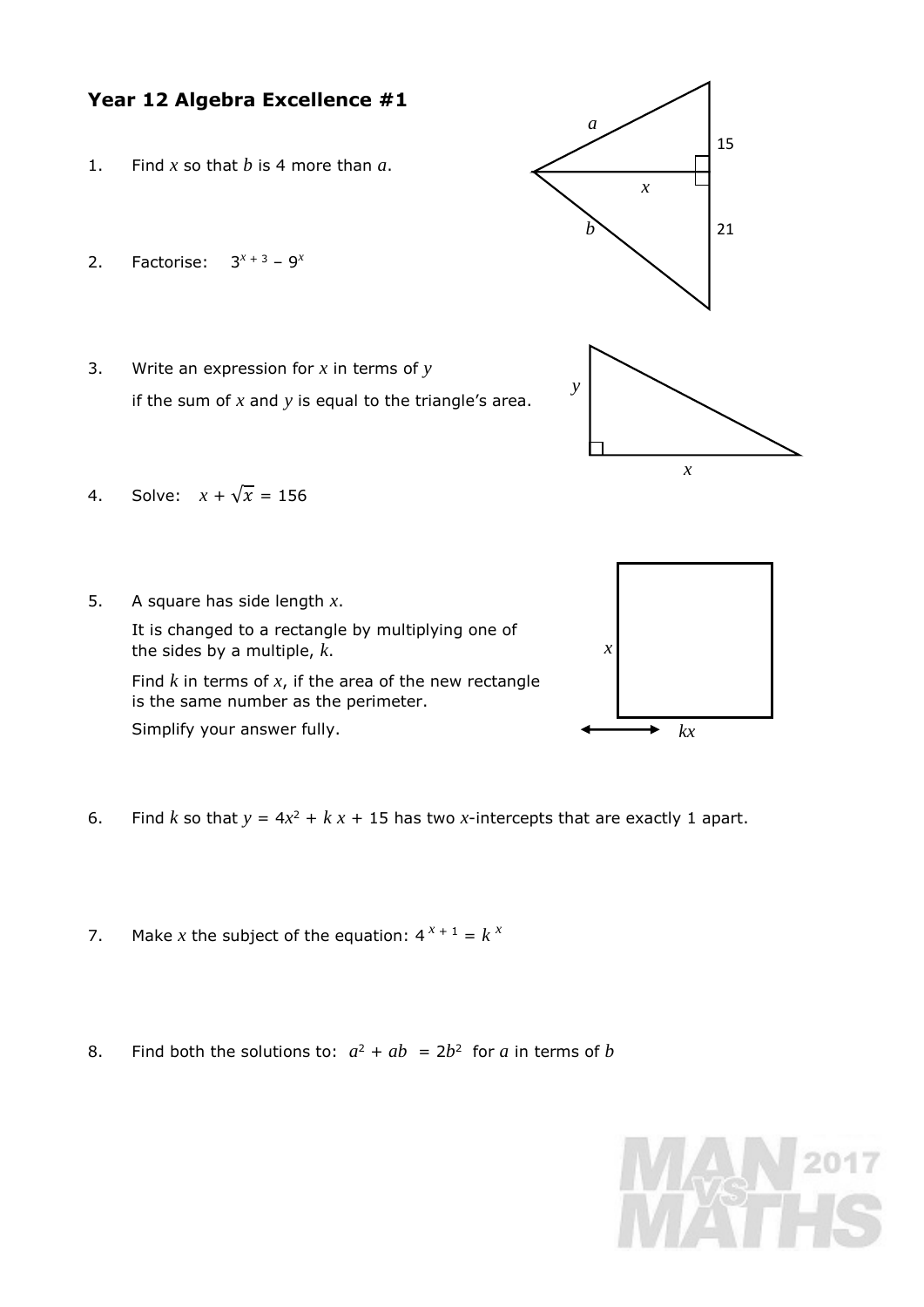## **Answers: Year 12 Algebra Excellence #1**

1. Find *x* so that *b* is 4 more than *a*.

 $x^2 + 15^2 = a^2$  and  $x^2 + 21^2 = (a + 4)^2$  $x^2 = a^2 - 15^2$  and  $x^2 = (a + 4)^2 - 21^2$  $a^2 - 225 = a^2 + 8a + 16 - 441$  $a = 25$  $x^2 + 15^2 = a^2$  so  $x^2 + 225 = 625$   $x = 20$ 



2. Factorise 
$$
3^{x+3} - 9^x
$$
  
=  $3^{x+3} - 3^{2x}$ 

 $= 3^{x} (3^{3} - 3^{x})$  $= 3^{x}(27 - 3^{x})$ 

3. Write an expression for *x* in terms of *y*

if the sum of *x* and *y* is equal to the triangle's area.

$$
x + y = \frac{1}{2} x y
$$
  

$$
x - \frac{1}{2} x y = y
$$
  

$$
x (1 - \frac{1}{2} y) = y
$$
  

$$
x = \frac{y}{1 - \frac{1}{2} y}
$$
  

$$
x = \frac{2y}{2 - y}
$$

4. Solve  $x + \sqrt{x} = 156$ 

 $\Rightarrow$   $x + \sqrt{x} - 156 = 0$  $\Rightarrow$   $(\sqrt{x} + 13)(\sqrt{x} - 12) = 0$  $\Rightarrow \sqrt{x} = -13$  or  $\sqrt{x} = 12$ 

first is not possible, second when  $x = 144$